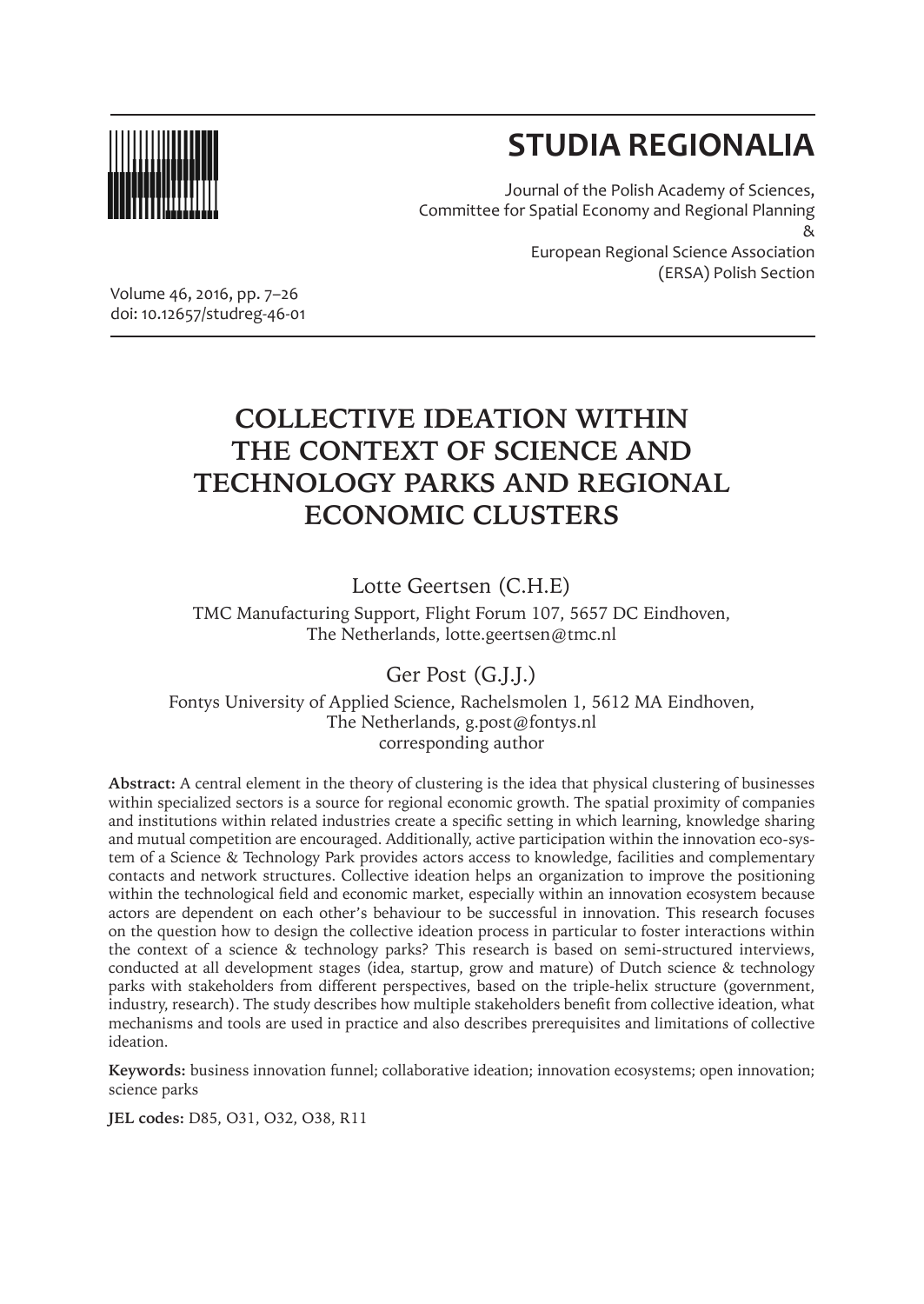## **1. Introduction**

Over the past decades there has been a lot of attention, both from academics as from policy makers, for regional economic systems (Asheim et al. 2011). Scholars and practitioners in this domain describe innovation as a socio-economic process and point at the impact of geographical conditions influencing the development of social and institutional networks and inter-organizational collaboration. The knowledge and network economy brings along the need for collaboration between triple-helix stakeholders, and in some cases involving end-users (consumers) in product development and even R&D. In order to facilitate multi-stakeholder collaboration and joint-research many regions have been developing Science & Technology Parks (STPs) where universities, research organizations, large and international companies and SMEs can meet, share ideas and knowledge and collaborate in technology and business development.

For most SMEs formal R&D is out of reach due to financial and human resources. Yet these companies can play an important role in the translation of market needs in business development and the adoption of novel technologies and business models. Territorially agglomerated clusters organized at and in the proximity of STPs can facilitate connectivity, contact and collaboration between these companies and other triple helix stakeholders.

Science and technology parks (STPs) are physical working locations offering a specialized infrastructure and support services to companies (startups, SMEs and large industries) and R&D organizations and universities which aim to collaborate in the development of knowledge and technology, and the application of these in new business concepts and innovation in the marketplace. Albahari et al. (2017) define STPs as property based initiatives, designed to encourage the formation and growth of on-site technology and knowledge-based firms, and that have a management function actively engaged in achieving these goals. STPs tend to have formal arrangements and operational links with research centres or university labs, in many cases located on-site, which enable technology transfer, and that contribute to the development of regional clusters of innovation. STPs, varying in scope and size, are important policy instruments for innovation policy in many countries. National and regional governments often support the development and exploitation of STPs through various financial and fiscal incentives.

A central issue addressed in the research of regional innovation systems has been the relation between spatial distance, knowledge transfer and knowledge spillovers. Knowledge sharing, collective learning and collaboration are facilitated by proximity. Research indicates that private enterprises benefit from the presence of public sector research and vice versa. Spatial proximity facilitates the transfer of knowledge via education and formal university-industry collaboration.

The physical dimension of proximity is a key element of the policy of an innovation cluster or STP. A central element in the theory of clustering is the idea that physical clustering of businesses within specialized sectors is a source for regional economic growth (Porter 1998). The spatial proximity of companies and institutions within related industries create a specific setting in which learning, knowledge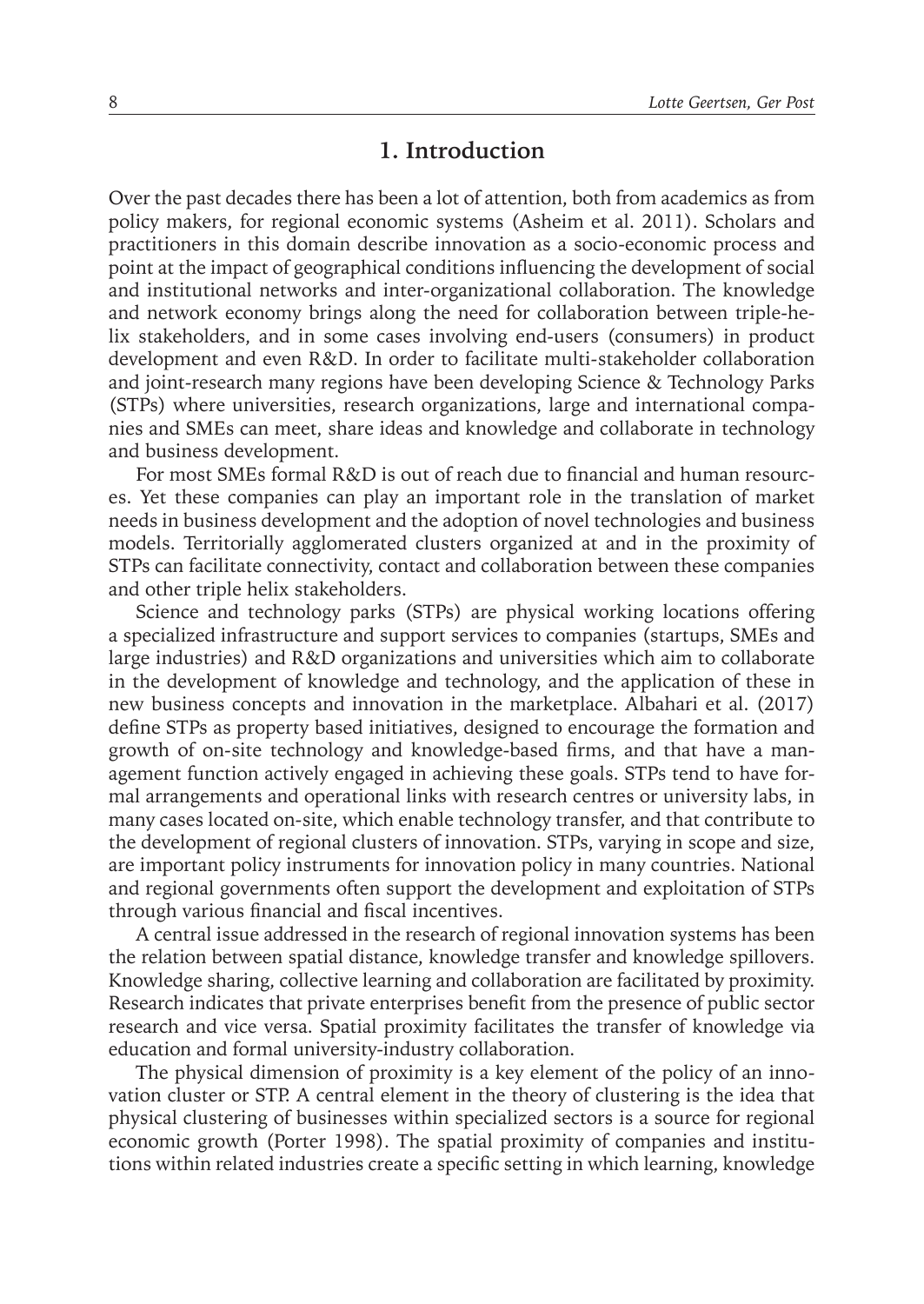sharing and mutual competition are encouraged (Raaijmakers 2012). Additionally, active participation within the innovation ecosystem of a STP provides actors access to knowledge, facilities and complementary contacts and network structures (Post 2009).

As physical (or geographical or spatial) proximity has its impact on interaction, learning and innovation, it also has its limitations and cannot be assessed as a stand-alone panacea that offers the solution to all collaborative issues and hurdles in practice. Boschma (2015) claims that geographical proximity per se is neither a necessary nor a sufficient condition for learning to take place. To some extend it facilitates interactive learning, most likely by strengthening the four dimensions of proximity: cognitive, organizational, social, and institutional proximity. Others point at the importance of cultural proximity also. Conducting business with culturally close partners lowers uncertainty, and facilitates acquiring and sharing tacit knowledge (Schmitt & Van Biesebroeck 2013). According to Boschma too little, but also too much proximity may be detrimental to interactive learning and innovation (Boschma 2015).

Building on previous research on organizational learning Lawson and Lorenz (1999) have developed a conception of collective learning among regionally clustered enterprises and illustrate the importance for innovation of a regional capability for combining and integrating diverse knowledge, and of the sources of such capabilities as pre-conditions for successful high technology regions. In this concept of collective learning the capabilities of regionally clustered firms are understood in terms of the existence of shared knowledge, regional level routines and the capabilities of firms to combine and recombine diverse knowledge. Lawson and Lorenz consider diversity of knowledge to be important to an organization and regional clusters as companies tend to look for new knowledge and technology in close proximity to the organizations' existing knowledge and technology base. This is linked to the theories of Nelson and Winter (1982) who claim that new knowledge needs to be incorporated into existing firm's routines and knowledge base. In many cases this process follows an incremental path and radical renewal of firms' knowledge is hindered by 'organisational inertia' (Lawson & Lorenz 1999).

One way of overcoming this organizational inertia of knowledge renewal is to broaden the diversity of knowledge and creating a collaborative setting where this knowledge can be shared and reproduced by multiple parties. At STPs knowledge workers from different companies, universities and other organizations can meet and exchange knowledge and ideas in order to accelerate and improve the development of innovative success (Post 2013). However, scholars do not agree on whether to structurally manage the fuzzy front end of innovation or rather let it be the result of accidental encounters (Birkinshaw et al. 2011). Overall, in essence innovation is about bringing together 'neue Kombinationen' (Schumpeter 1934). How do these new things come together? Is it only by informal contacts and by accident or can this sharing of ideas be structurally well organized?

Companies looking for innovative success and regions focusing on solutions for social and societal problems, both need to work on incremental innovation and breakthrough ideas, which can be achieved through collaboration. This starts at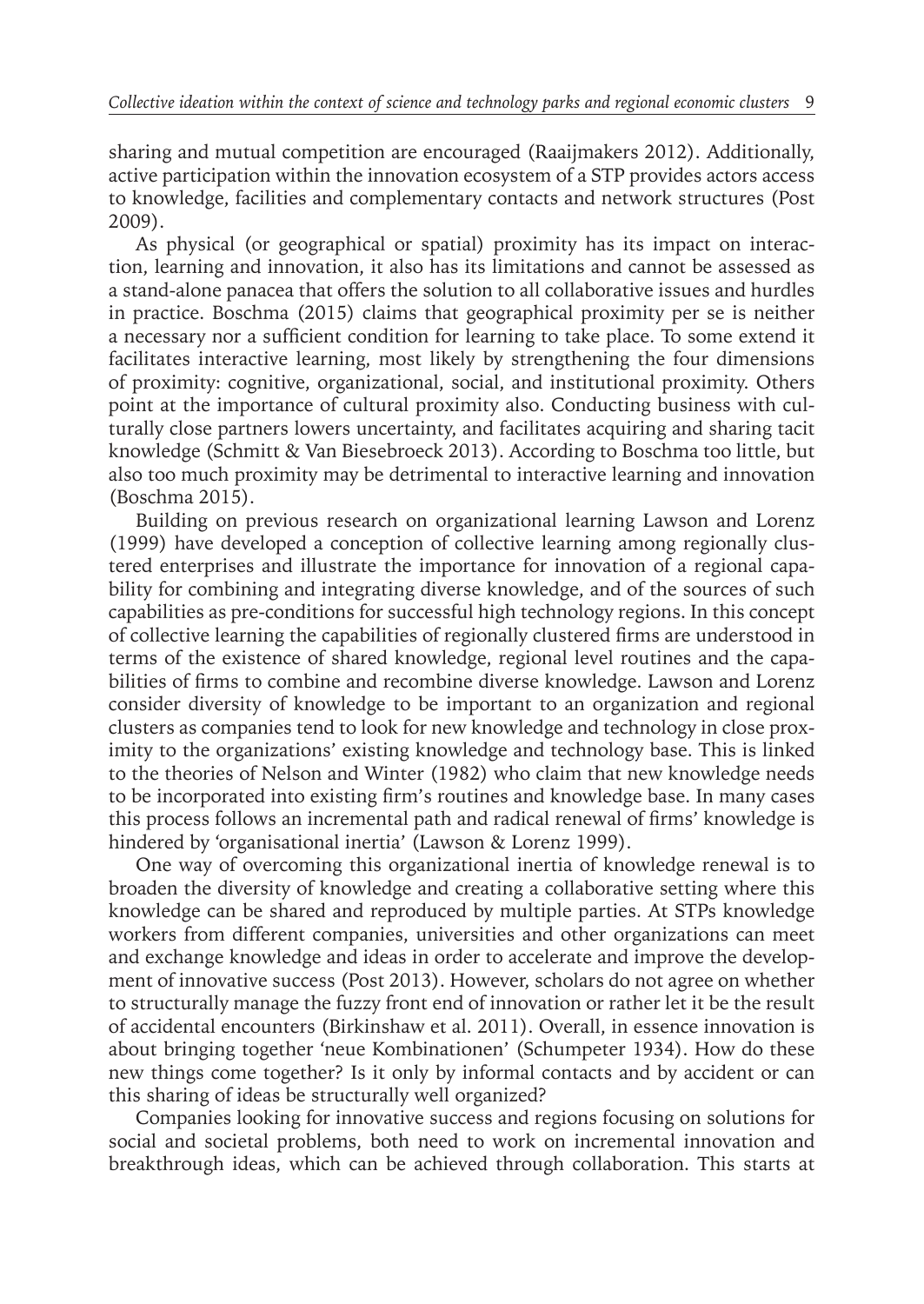the idea generation phase of the innovation value chain (Hansen & Birkinshaw 2007). Here collaboration can also defined as 'collective ideation' (Harvey 2014) and is characterized as extraordinary group creativity (Cotton et al. 2011; Ericscson et al. 1993; Robers et al. 2005). This group creativity output improves when there is a greater variety of resources that give input and by that raises the chance of a breakthrough idea (Harvey 2014). If this is only a random process a breakthrough idea is treated as an exception, which is not preferable (Harvey 2014). Moreover, stakeholders should get into conversations and integrate their opinions and perspectives to achieve cross-fertilization (Harvey 2014). And so collective ideation helps an organization to improve the positioning within the technological field and economic market (Alexy et al. 2013), especially within an innovation ecosystem because actors are dependent on each other's behaviour (Adner 2012; Pisano & Teece 2007) to be successful in innovation (Stam 2009; West 2003).

Regional competitiveness and sustainable economic growth are very much dependent on social networks, trust and environmental conditions. The yield of these resources can be increased through network structures and collaboration. Therefore there should be a centre of attention on how to design a well organised system of valuable interactions between actors at STPs. In other words, these interactions are important to succeed in innovation ecosystems, because you need to build connections, set limitations of the current capabilities, set standards and also establish leadership (Zahra & Nambisan 2011). This research will focus on the relationships of actors since it is acknowledged that generation of new ideas increasingly result from accidental or unexpected encounters and collisions of knowledge domains that seem to have nothing in common at first sight.

Collective ideation makes it possible to develop these complex connections that were previously unrelated (Bartunek et al. 1983; Bledow et al. 2009; Koestler 1964). Unfortunately, this process has been receiving too little attention in practice and the sharing of knowledge in processes of collaborative ideation is underutilized due to a number of reasons, including the lack of collaborative atmosphere, cultural differences and formal arrangements (Smulders 2013; Post 2013). We may hypothesize that, in addition to the focus on spatial proximity, STPs and its stakeholders could benefit from investments in the other dimensions of proximity, like cultural proximity.

Therefore it is important to examine collective ideation since it increases the chance on breakthrough ideas as it shapes the collaborative behaviour of different external actors. This is done by involving knowledge and competences outside the organization (Alexy et al. 2013). And so it is important when knowledge is to be revealed, to examine the essential issue of how to design the process so that it maximizes innovative success (Alexy et al. 2012).

This research focuses on the question how to design and organize the collective ideation process in particular to foster interactions among the actors of STPs. We aim to describe the potential benefits of collective ideation considered by STP stakeholders and also want to identify the limitations of the concept. In addition to this we also aim to describe strategies and mechanisms used in practice and/or described in literature.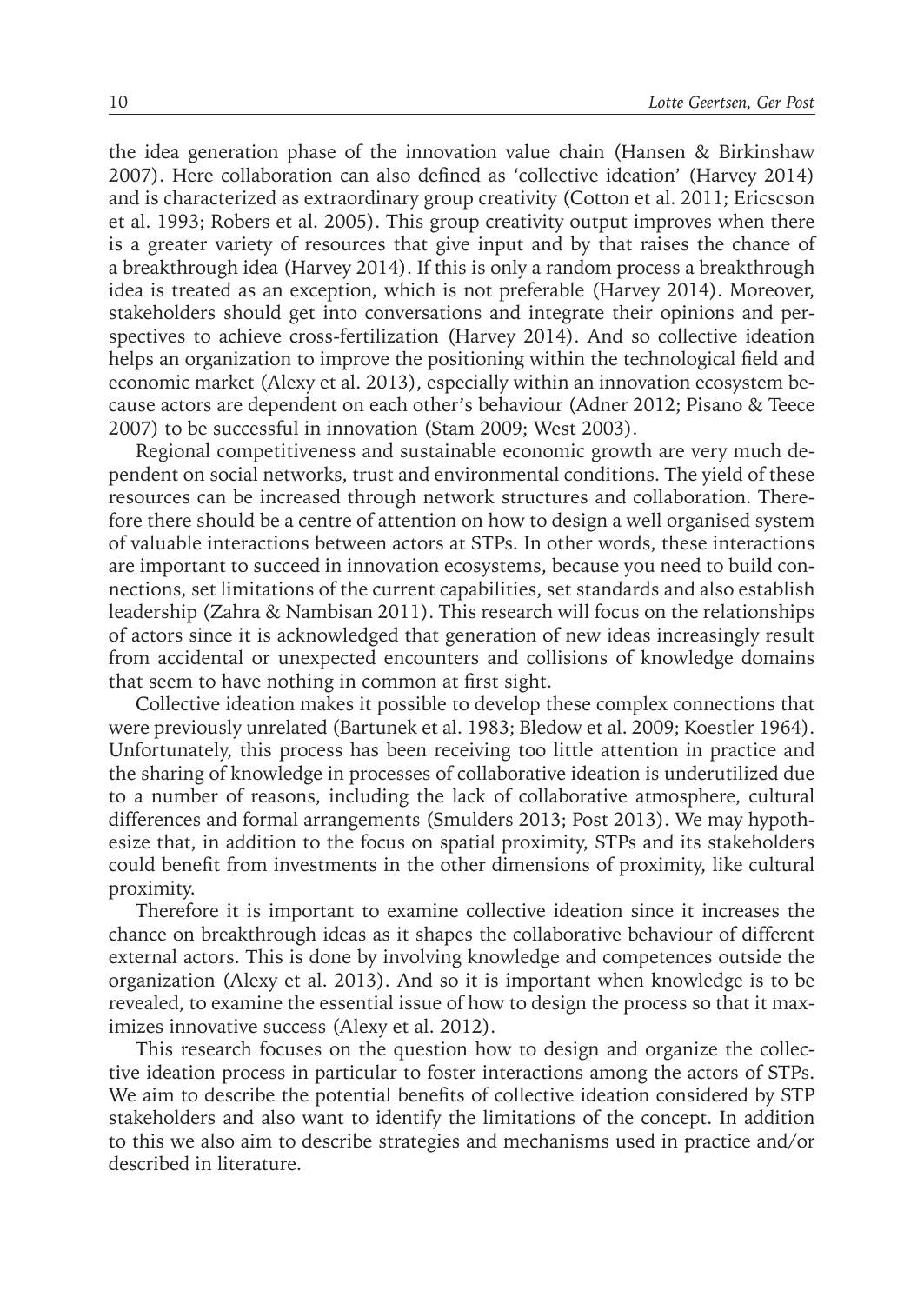This research contributes to consisting literature in three different ways. First, this research builds on theory on how to produce ideas as it offers an structural overview of the process and of the underexplored process-based facilitators (benefits, boundaries, strategies, mechanisms, deliverables) in the process of collective ideation (Harvey 2014). So far there is not much attention paid to how multi-stakeholder networks use the resources that facilitate group creativity (Harvey 2014). Second, this research provides a new template of collective ideation and a new design of the creative process at the group-level (Harvey 2014) and how this can be embedded in innovation strategy (Alexy et al. 2013). It adds new insights on how these networks can be governed successfully (Alexy et al. 2013) both from the perspective of an individual firm as from the regional policy level. Third, the concept of collective ideation is empirically tested at STPs which provides a new framework that will help platforms to become more successful (Gawer & Cusumano 2014). In other words, this research contributes on how to organize innovative activity and open innovation in practice (Alexy et al. 2013; Chesbrough 2003; Dahlander & Gann 2010; Laursen & Salter 2006).

### **2. Theory**

Innovation is a development process that is triggered by market opportunities, societal needs and inputs from basic and applied research which leads to the creation and introduction of new products or services on the market. The innovation value chain of Hansen and Birkinshaw (2007) is built up in three different phases: Idea Generation, Conversion (concept, prototype, engineering) and Diffusion (market).

It all starts with the idea generation phase where ideas are generated in three possible ways: (1) In-house: ideas are generated within a unit, (2) Cross-pollination: ideas are generated through collaboration across units and (3) External: ideas are generated in collaboration with parties outside the firm. One of the fundamental reasons why two firms combine their resources is to create value by pursuing the potential synergy between them. This external idea generation, hereafter referred to as collective ideation, depends on so-called inter-organizational relationships, which are important for the flow of new knowledge (Zahra & Nambisan 2011). In this phase companies try to generate high-quality ideas from outside the firm. This external approach asks for interfaces to be sufficiently 'open' in order to allow other outside firms to 'plug in' complements and at the same time improve and innovate these complements and make money from own investments (Gawer & Cusumano 2014). This belief is in line with prior research about open innovation such as Chesbrough (2003) and von Hippel (2005). However, it also pinpoints important tradeoffs between the complexity of 'open', or collective ideation, and 'close' innovation. Several researchers suggest that opening up these interfaces results in increasing the complementors' incentives to innovate (Gawer & Cusumano 2014).

The fuzzy front-end of innovation consists of scouting and ideation. The concept of collective ideation in this fuzzy front-end is a dialectical model that understands collective processes and recognizes a constant struggle between conflicting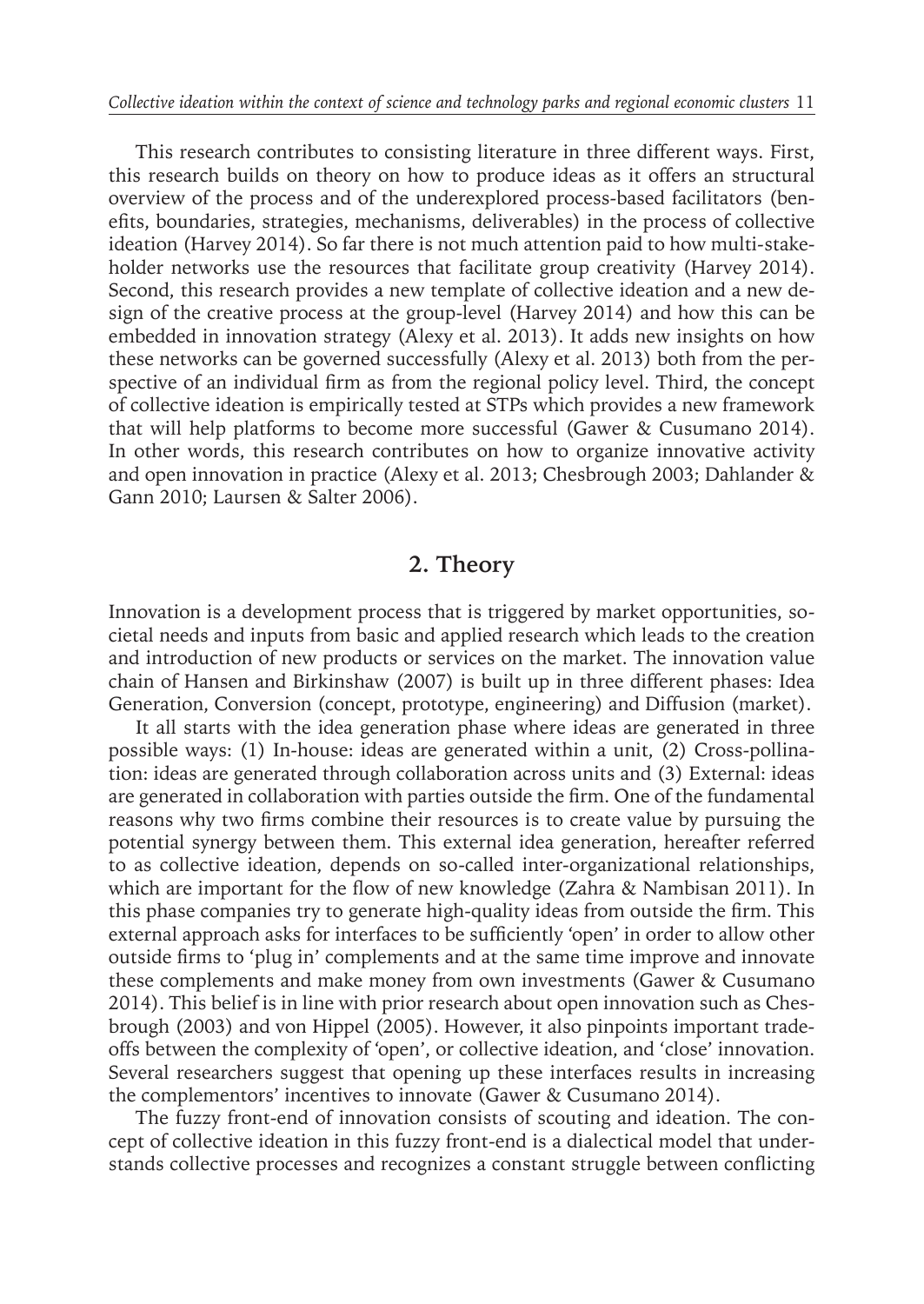forces which act as drivers of change and novelty (Hegel 1977; Marx 1967). In this model people engage in social interactions from diverse views with different perspectives and different understandings (Berger & Luckmann 1966), which needs to be integrated (Harvey 2014). In this model, actors engage with one another which changes their understanding and allows them to develop new ideas. This is visualized in Figure 1.

It is very important that collective ideation is consistently organized as random variation treats a breakthrough idea as an exception, which leads to more incremental innovations instead of radical innovations (Harvey 2014). Next to that, reorganizing knowledge and identifying categories before collectively generating ideas structures creative thinking and results in more original and high-quality ideas (Mobley et al. 1992; Mumford et al. 2003).

Based on the definition above and on literature reviews of Alexy et al. (2013) and Harvey (2014), the following conceptual model of the collective ideation process could be established (see Figure 2). It also includes the different process steps and underlying elements of collective ideation. In the text below the different steps and elements will be explained.

The ideation process starts with a need to collaborate in order to get radical innovations which is more difficult without partners or without using the ecosystem (Alexy et al. 2013; Harvey 2014). Next, 'why' an actor considers collective ideation will be based on weighing both direct and indirect benefits it can deliver (Alexy et al. 2013). Direct benefits can be described as intentionally and active (Alexy et al. 2013). These benefits of collective ideation are expected to be preferred over traditional collaboration models (Ahuja 2000) if there is a high level score on the different elements. Indirect benefits on the other hand can be described as unknowingly and passive (Alexy et al. 2013). These benefits play a subtle but also important role that can lead to unintentional collaborative behaviour (Alexy et al. 2013). Then



Source: Post (2009), Geertsen (2015)

in the next step, the boundaries or internal and external resources give an answer to 'when' collective ideation is decided to be applied. Internal resources reflect on all aspects and capabilities of the existing organization while external resources reflect on all social and environmental aspects and forces (Alexy et al. 2013; Harvey 2014). Subsequently, the strategy is determined and gives an answer to 'how' collective ideation will be used. A determined strategy depends on a choice between problem or solution revealing (Alexy et al. 2013) and on a choice between path extension or creation (Alexy et al. 2013). This step is then followed by the Fig. 1. Open innovation process<br>Source: Post (2009). Geertsen (2015) **Fig. 2015** action oriented step of collective idea-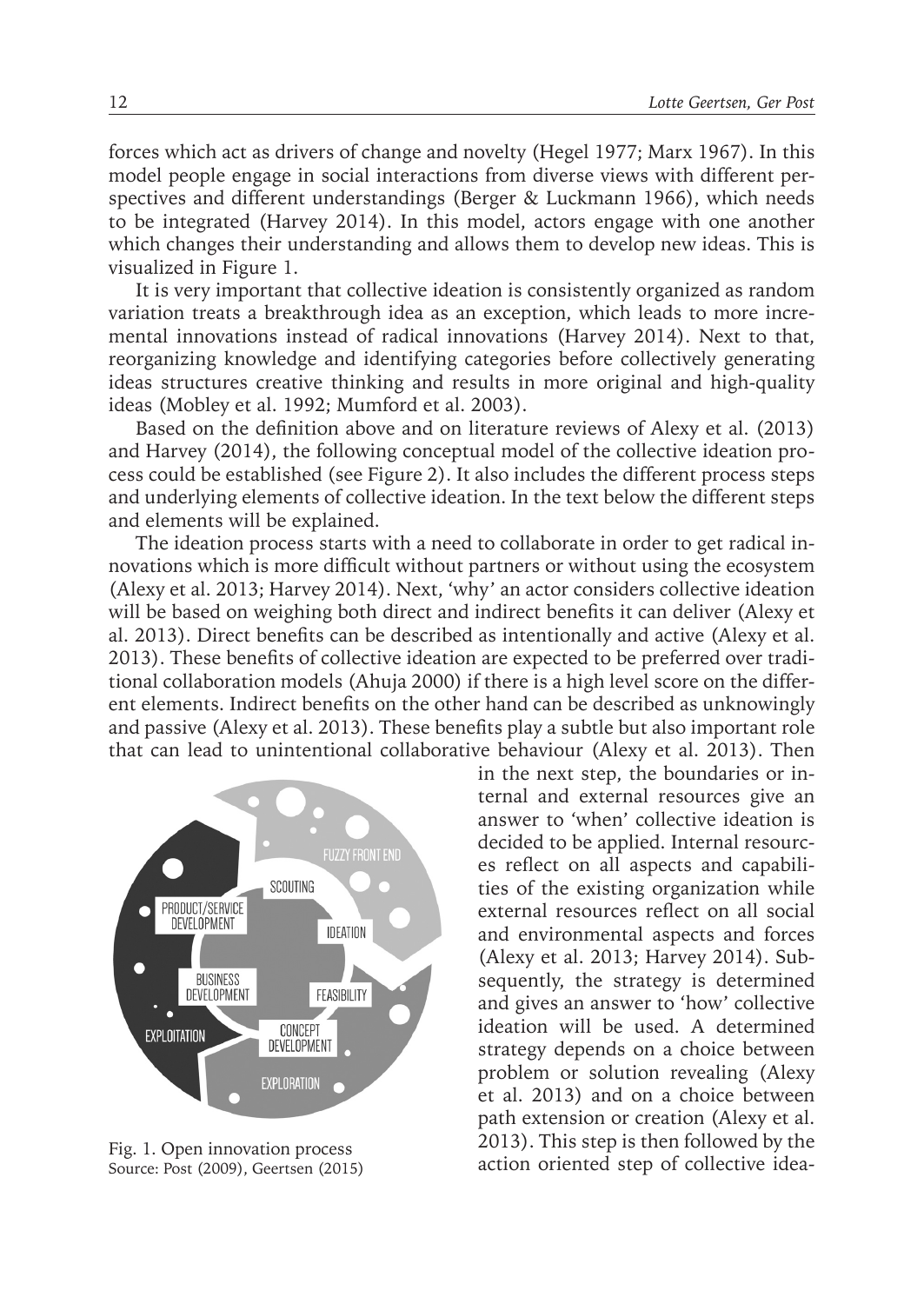

Fig. 2. Conceptual model of the collective ideation process Source: Geertsen (2015)

tion and 'what' mechanisms are used in this step (Harvey 2014). In the end this process will deliver an increased chance on breakthrough ideas, which lead to radical innovations (Harvey 2014). Furthermore, it is important to consistently follow this process, therefore it can also be seen as a cycle which is constantly restarted.

Having described the concept of (collaborative) ideation we also need to elaborate the concept of STPs and geographically concentrated ecosystems in literature. The ecosystem concept is borrowed from biology where it refers to a complex set of relationships among the living resources, habitats, and residents of an area, whose functional goal is to maintain an equilibrium sustaining state. In nature clustering around a natural drinking place is a result of the scarcity of water in the near environment. Humans and businesses gather in ecosystems for this same reason. 'The presence of (scarce) resources, (natural) sources, (skilled) labor and financial resources explain the emergence of concentrations of economic activity' (Post 2009). In such an ecosystem accidental encounters happen and there is thinking along issues.

Moore (1993) defines an ecosystem as 'an economic community supported by a foundation of interacting organizations and individuals, the organisms of the business world'. Nowadays the following definition is developed with a particular set of elements: (1) dynamic, purposive communities with (2) complex, interlocking relationships built on collaboration, trust and co-creation of value and (3) specializing in exploitation of a shared set of complementary technologies or competencies. Such business or innovation ecosystems are important because you can benefit as a player from relationships around you. And also, helping another player in your ecosystem can help you. This makes ecosystems fertile ground for creating new ventures of different types, both birthing and supporting (Zahra & Nambisan 2011). Moreover, growth has been taking place of innovation ecosystems because of an increase in digital content of products and services and in the number of digital innovations comprising physical and digital components. Within these ecosystems there should be more openness in order to lower the barrier to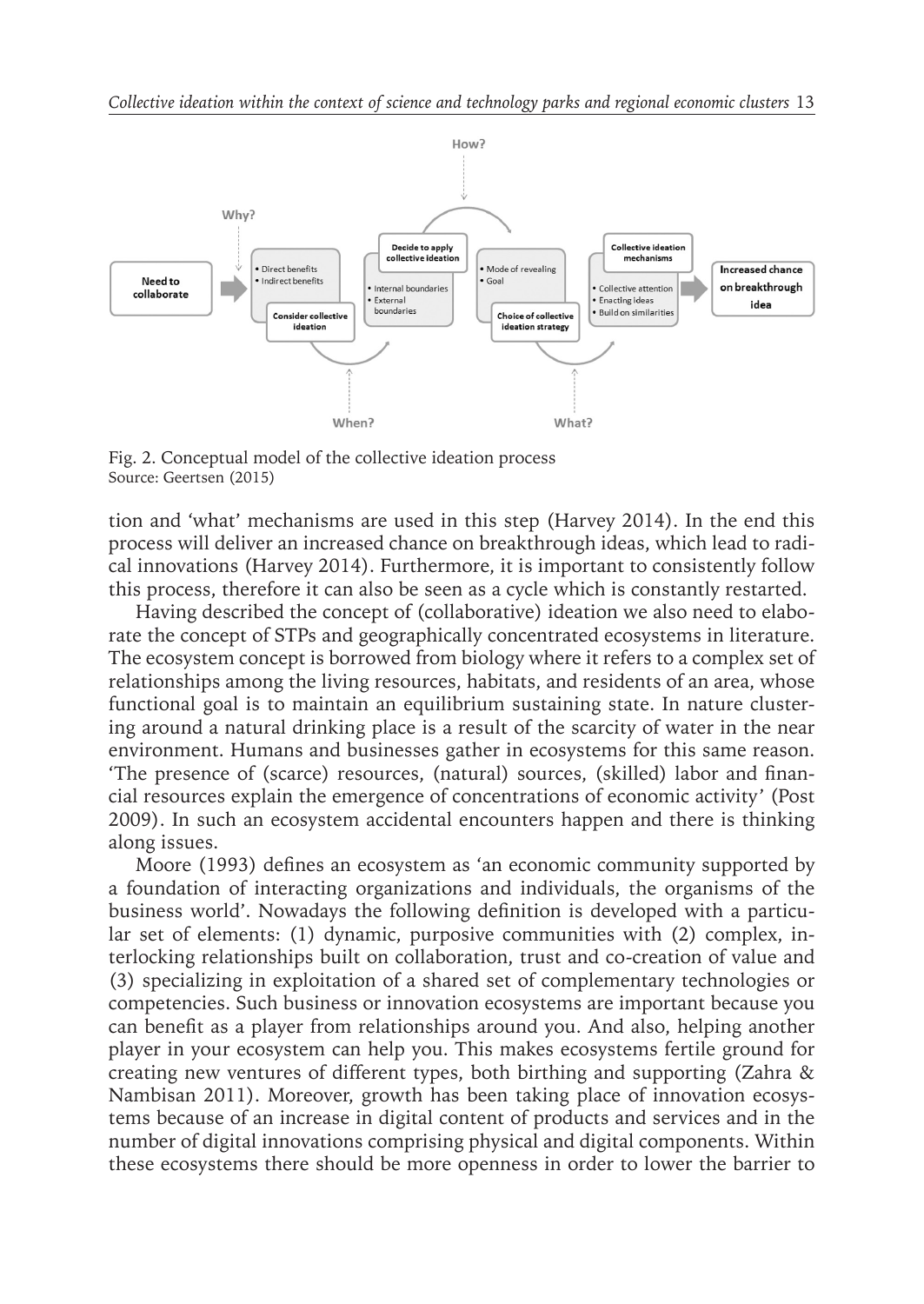

Fig. 3. STP elements Source: Post (2009), Geertsen (2015)

participate in the ecosystem with limited resources and capabilities (Zahra & Nambisan 2011).

This research will focus on micro innovation ecosystems, hereafter called STPs, which are active on an industry level and include all three elements of the 'triple helix'. The concept of triple helix emerged in the nineties as a novel approach to bridge the boundaries and cultural differences between institutional actors in the emerging and networked knowledge economy and to facilitate collaboration between these actors (Leydesdorff & Meyer 2006). Etzkowitz and Leydesdorff (2000) describe this triple helix as a dynamic and multi-level arrangement that is contin-

uously transforming under influence of change at the individual actors, in the relationships between these actors and in the environment of these helix-partners.

The development and exploitation of a STP often requires close collaboration between industry, university and governmental partners. This collaboration is embedded in a broader regional economic cluster policy and is build on a shared vision and mission of the STP. In accordance with this vision the working area is open for novel residents that link to the STP ambitions and profile. In order to match the shared ambitions the community consists of residents and (frequent and active) participants with a background in industry, research and education, and government agents. In many cases the triple helix partners participate in a collaborative STP site management team that is responsible for the development of the site, its constituting facilities and the shared operations and services offered to residents and visitors. A visualization of the elements of a STP is presented in Figure 3.

There is hardly any scientific documentation on the use of collective ideation at STPs. A case study of how collective ideation is organized within the scope of a STP has been described by Smulders (2013). He describes how collective ideation is organized by bringing people physically together and inviting them to participate in a well-prepared, structured process. He describes this process as a powerful means of generating new ideas and offering solutions that had not been imagined beforehand.

## **3. Research Design**

The aim of this exploratory research is to develop more in-depth knowledge and understanding about the phenomenon of collective ideation, in the specific context of STPs. There is no prior research that investigated this in-depth. The concept of col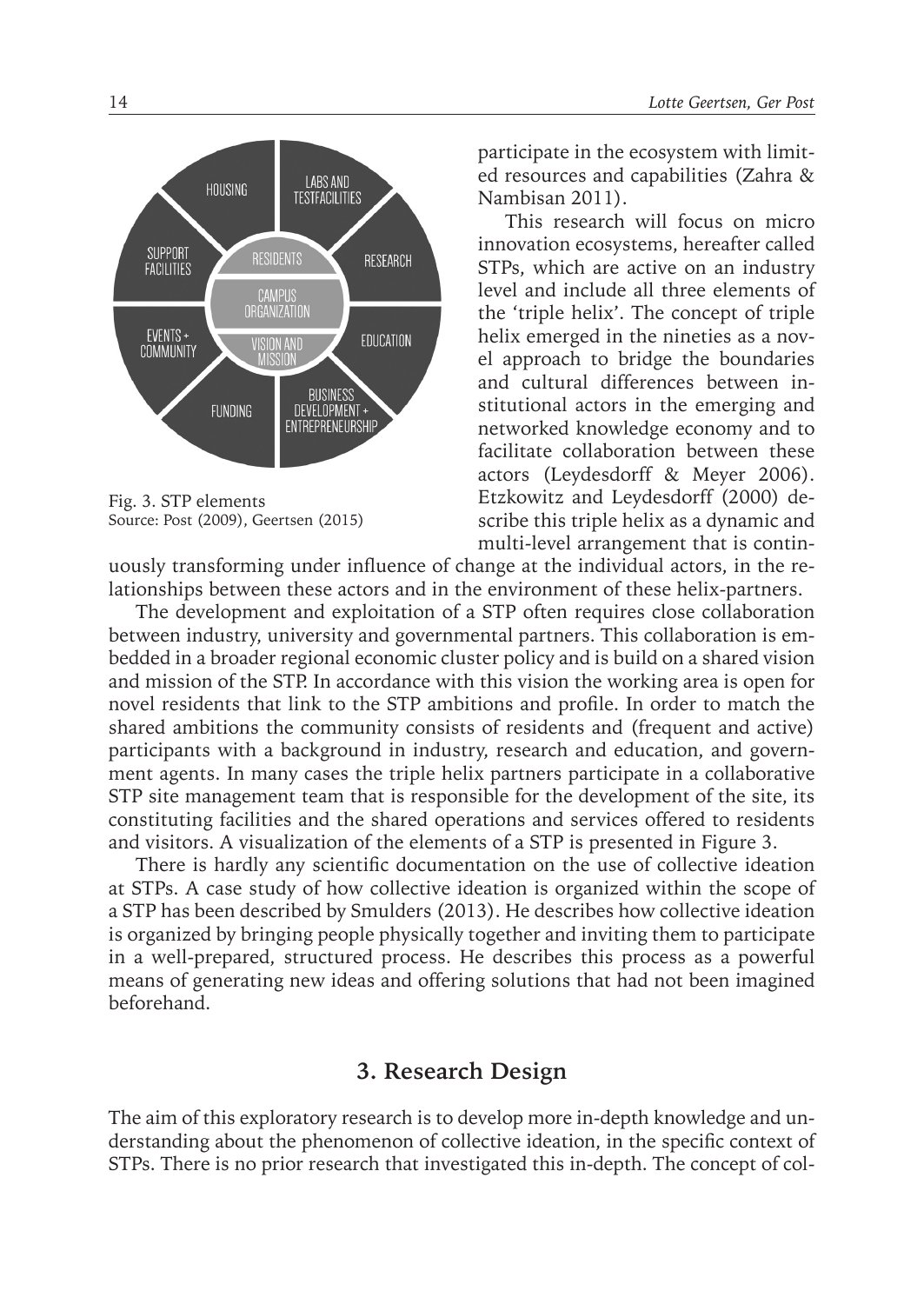lective ideation at STPs still has many unanswered questions on how it works in the real world and how it can be improved. Through case study research comprehension of the meaning of the concept can be determined (Easterby-Smith et al. 2012). A research design that perfectly fits this kind of research topic is qualitative research as it leads to new integrations and tries to revise the conceptual framework.

The conceptual model of collective ideation is tested at Dutch STPs in the south of The Netherlands with Eindhoven region as technological R&D hotspot and driver of the national economy. Eindhoven region has become one of Europe's prominent high-tech regions in recent years. The region is characterized by very strong hightech engineering and manufacturing, an outstanding design sector and a unique model of collaboration, open innovation and knowledge sharing. Other regional clusters of national and international importance are focused on agrofood, human health, maintenance, logistics and biobased economy as illustrated in Figure 4. In comparison to Eindhoven region, the western part of Brabant province is far less competitive in the international economic landscape. The levels of R&D, innovation and economic growth in the western part are less prestigious and give rise to worries of policy makers and triple helix partners.

In both parts of the Brabant province the regional triple helix stakeholders join forces to create a successful future by finding solutions to societal challenges in



Fig. 4. Science and Technology Parks in the south of the Netherlands Source: own research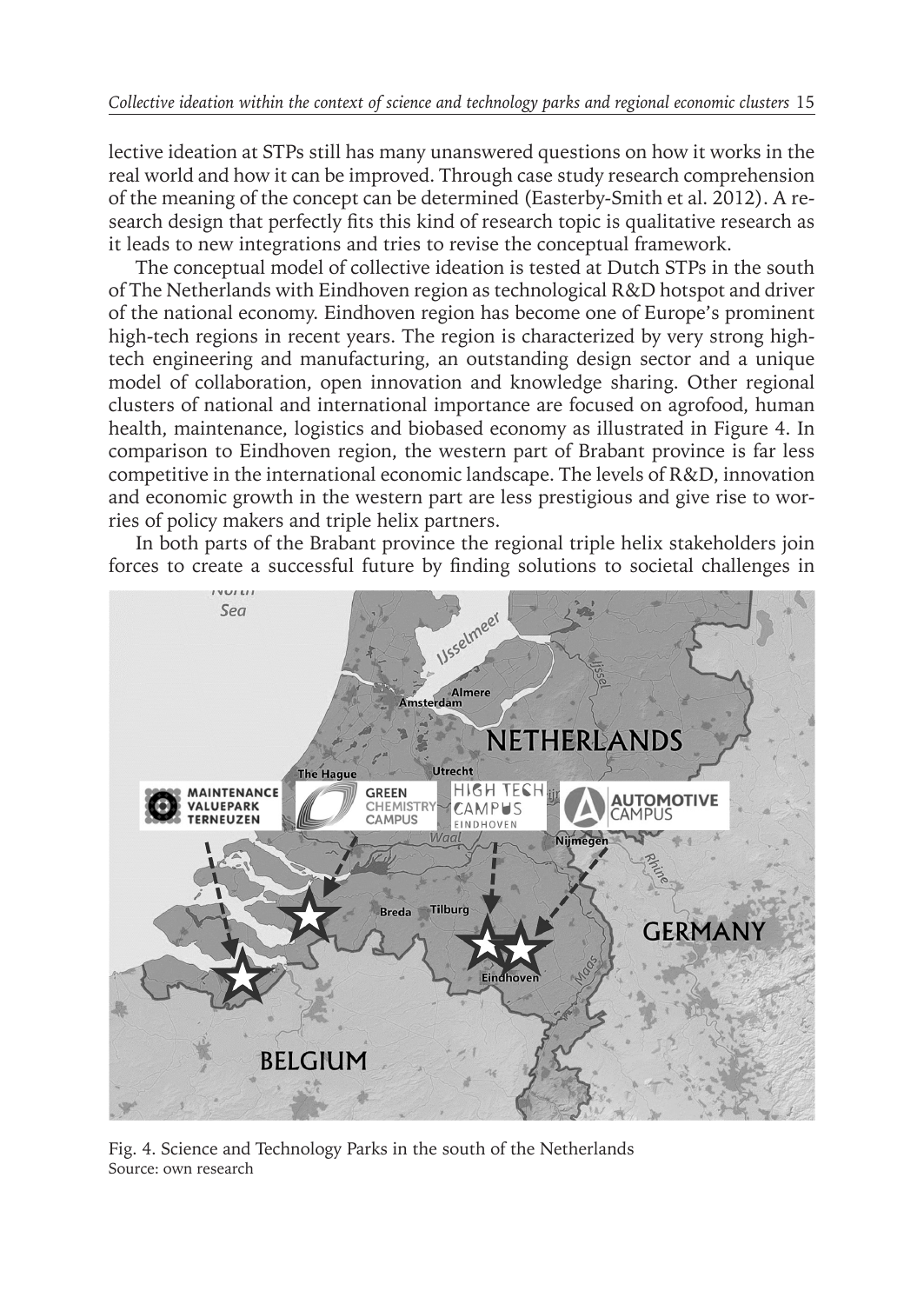| Name                        | Location          | Development<br>stage | Focus on<br>R&D and/<br>or technology<br>driven<br>activities | High-quality<br>business<br>environment<br>(incl. research<br>facilities) | Manifest<br>knowledge<br>carrier |
|-----------------------------|-------------------|----------------------|---------------------------------------------------------------|---------------------------------------------------------------------------|----------------------------------|
| Maintenance<br>Value Park   | Terneuzen         | Idea                 | Yes                                                           | No                                                                        | DOW Chem-<br>ical                |
| Green Chemis-<br>try Campus | Bergen op<br>Zoom | Startup              | Yes, partially                                                | Yes. limited                                                              | <b>Sabic</b>                     |
| Automotive<br>Campus        | Helmond           | Growth               | <b>Yes</b>                                                    | Yes, extensive                                                            | PDE, TUV,<br>TNO                 |
| High Tech<br>Campus         | Eindhoven         | Mature               | Yes                                                           | Yes, extensive                                                            | Philips, Holst                   |

#### Table 1. Cases selection of Dutch STPs

Source: Geertsen (2015)

the areas of health, mobility, energy, food and safety. These challenges are tackled with a combination of technology, design and open innovation. Companies with outstanding high-tech competencies and world class research institutes are able to make connections with international OEMs, SMEs and companies from other industries and are thus tapping into global markets that they couldn't previously reach. Collaboration among these key players is facilitated via a range of specialised STPs that attract companies and research institutes on the basis of a shared vision and state-of-the-art research labs and incubator facilities and that promote collaboration between residents and other cluster-actors in the areas of research, innovation and business development

For this research we have focused on four STPs embedded in the regional clusters described above. These STPs are the High Tech Campus in Eindhoven, the Automotive Campus in Helmond, both located in the eastern and high-performing part of the province, and the Green Chemistry Campus in Bergen op Zoom and the Maintenance Value Park in Terneuzen, both located in the western and less competitive regions. The combination of these parks is considered to be representative of the mix of economic climates in the province. The locations of these parks is illustrated in Figure 4.

These STPs are distributed over four different stages of development ranging from idea, startup, and growth to mature. Within the context of STPs in the Netherlands the unit of analysis is both the system of collective ideation within this environment and also the interactions between different actors during this process.

This research holds a multiple case study of 16 semi-structured interviews, conducted at all development stages (idea, startup, grow and mature) of Dutch STPs with stakeholders from different perspectives, based on the triple-helix structure (government, industry, research). An overview of the cases is given in Table 1. An overview of the respondent categories is given in Table 2.

Before the actual interviews were held, two pilot interviews were conducted to test the accuracy of the conceptual model and the interview questions. The situation and context were clearly framed at the beginning of each interview so that all respondents gave answer regarding external idea generation with external parties within the environment of the STP. Moreover, all 18 interviews were recorded and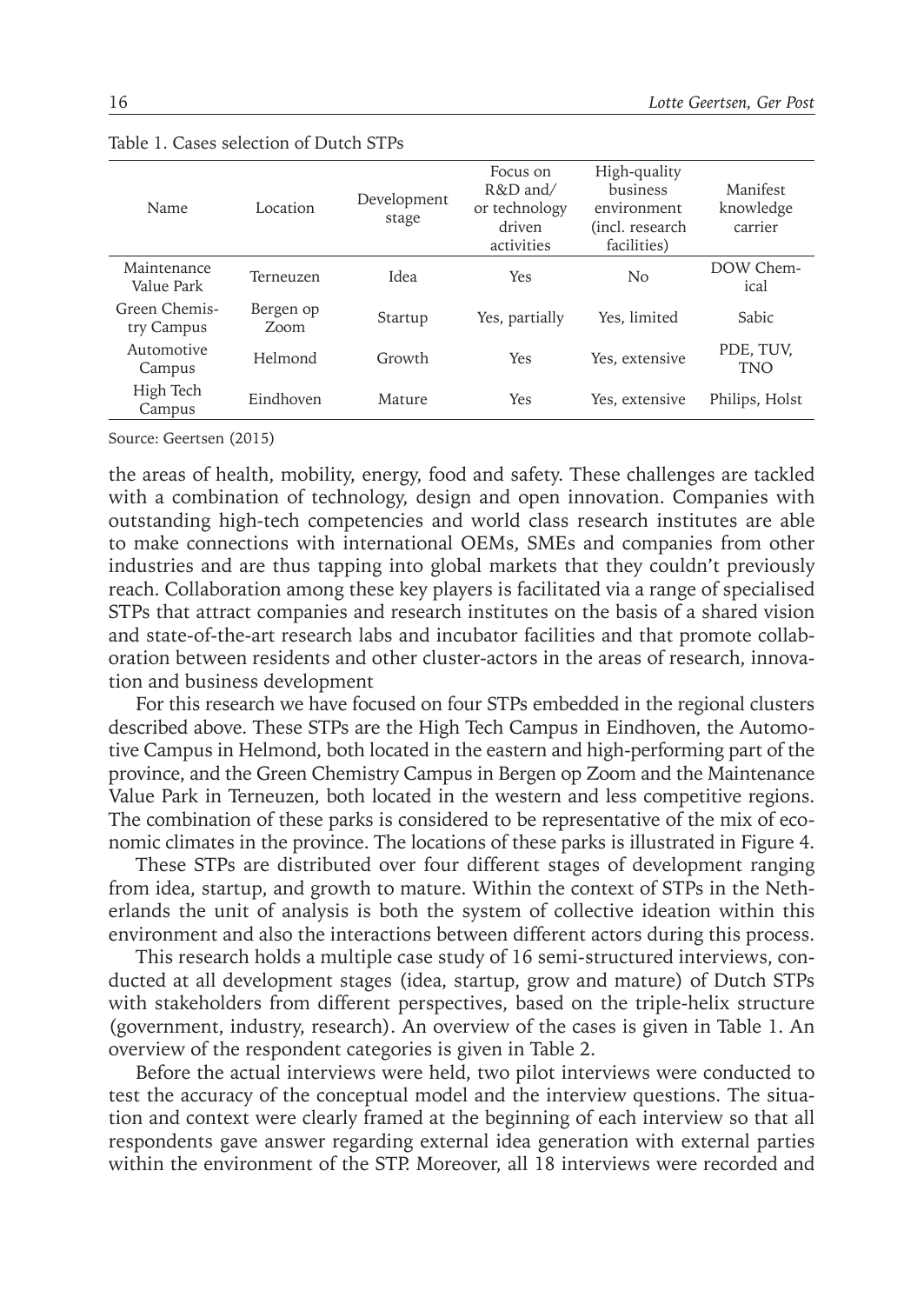| Category      | Respondent                                               |
|---------------|----------------------------------------------------------|
| Government    | Campus management                                        |
| Industry $-1$ | Campus resident – start up or SME company (up to 50 FTE) |
| Industry $-2$ | Campus resident – large company (>250 FTE)               |
| Research      | Education or Research Institution                        |

Table 2. Respondent categories at Dutch STPs

Source: Geertsen (2015)

every respondent received an interview report and was asked to check if the content from the interview is correctly interpreted. In addition, different sources of data such as informative documents are gathered to appropriately answer the question (Baxter & Jack 2008) and triangulate the data. All interview transcripts are coded with use of the qualitative analysis software tool Atlas.ti (Microsoft version).

## **4. Results**

In this results section a clear summary is given of the most important collected data on how to design the collective ideation process. The results are presented based on the four elements of the conceptual model.

## **WHY: reasons to consider collective ideation**

As there are different reasons to consider collective ideation, the first question is: 'Why do you use collective ideation?' In Table 3, the most important answers from all respondents are given.

| <b>Benefits</b>     |                                                                        |  |
|---------------------|------------------------------------------------------------------------|--|
| New knowledge       | To achieve complementary knowledge & technology developments           |  |
| Synergy             | To jointly produce a combined effect greater than the sum of its parts |  |
| Purposeful learning | To learn as an individual and as a company from the experiences        |  |
|                     |                                                                        |  |

Source: Geertsen (2015)

It becomes clear that new knowledge is the most desirable benefit to gain from collective ideation since is gives participants new complementary knowledge and insights about technology developments from other participants. The following quote confirm this:

*'That is the drive for innovation, the knowledge or solution you do not have and which someone else could have, but he or she does not know you are looking for it.'* (Respondent #01)

Next to that, the synergy level is also considered an important benefit as you need your partners within the Science & Technology ecosystem to be able to jointly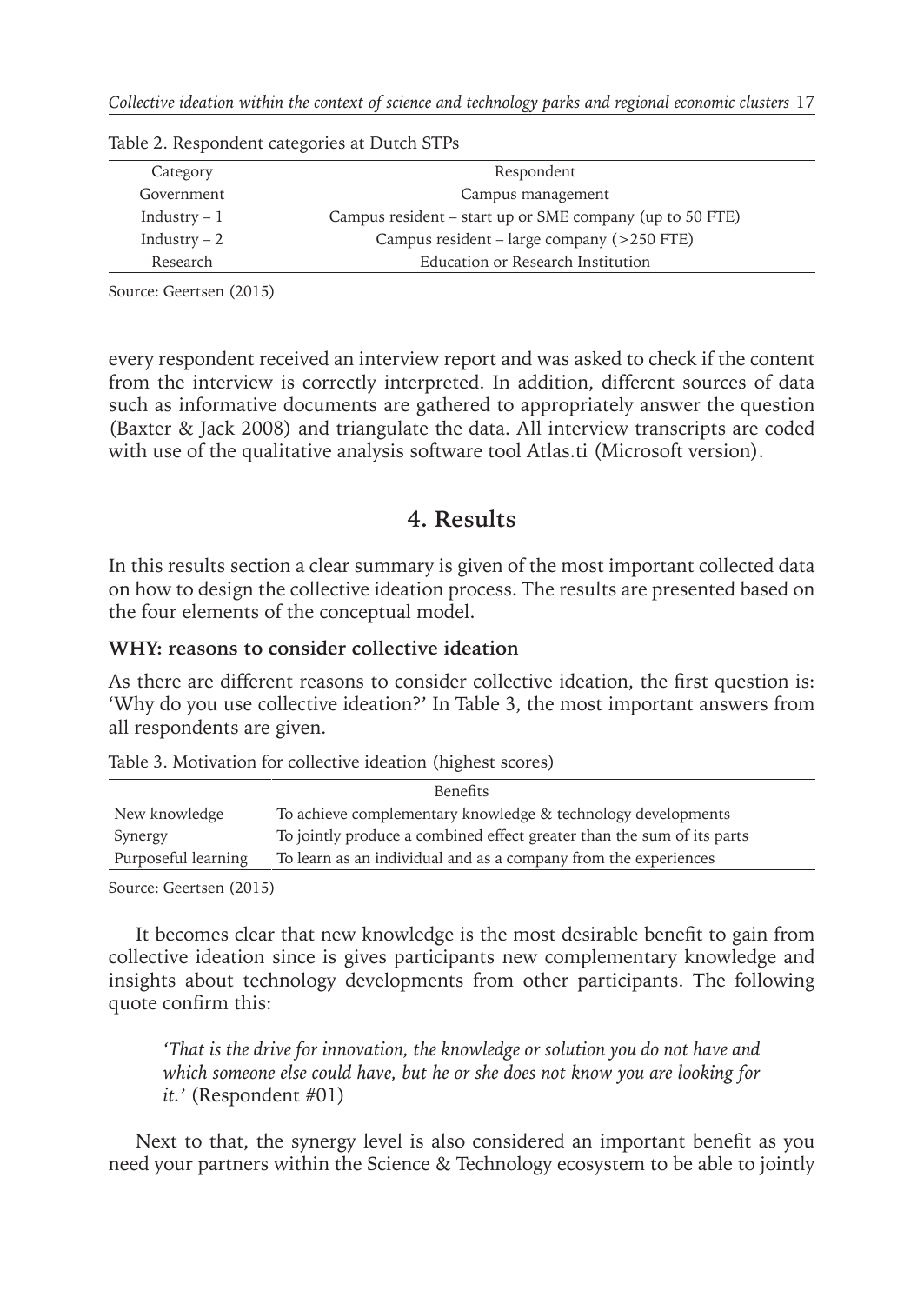produce a combined effect that is greater than the sum of their separate effects. If you do this with the community in a short time-to-market process you can stay ahead of competition. This is illustrated with two quotes:

*'I think it is still and an advantage that you get people together and try to achieve new steps together and support each other. Then you also have the opportunity to build a larger business case'* (Respondent #08)

And:

*'And then you see that it really is a must to work together to achieve integrated*  solutions and that is what we all go from. On your own you cannot get more *solutions. So there is a necessity.'* (Respondent #03)

Also the element and awareness of purposeful learning is an important benefit within collective ideation as you can learn as an individual or as a company from the experiences you gain through the process has a lot of impact on how you. This is illustrated with the following quote:

*'What I see is a lot of activity from people coming in and out and who are doing meaningful things together, which makes them happy. I see an inspiring environment where people can be working on technology that matters.'* (Respondent #11)

As becomes clear from these three most important elements, the benefit of gaining new knowledge is closely related to the benefit of synergy. By people sharing and interacting, or a so-called collusion of hunches, new knowledge can be established from which the effect is greater than the sum of the separate elements. All this provides an individual or a company the benefit of purposeful learning.

#### **WHEN: indicators and limitations of collective ideation**

A decision to apply and or participate in collective ideation is influenced by several contextual factors, indicators and limitations. The most important factors are given in Table 4.

|               | Boundaries (indicators and limitations)                          |
|---------------|------------------------------------------------------------------|
| Shared value  | If there is a shared value and interest                          |
| Enthusiasm    | If participants are enthusiastic and passionate about it         |
| Funding & ROI | When there is sufficient funding & Return on Investment possible |
| IP protection | When IPs are protected and NDAs are made                         |

Table 4. Boundaries, indicators and limitations of collective ideation (highest scores)

Source: Geertsen (2015)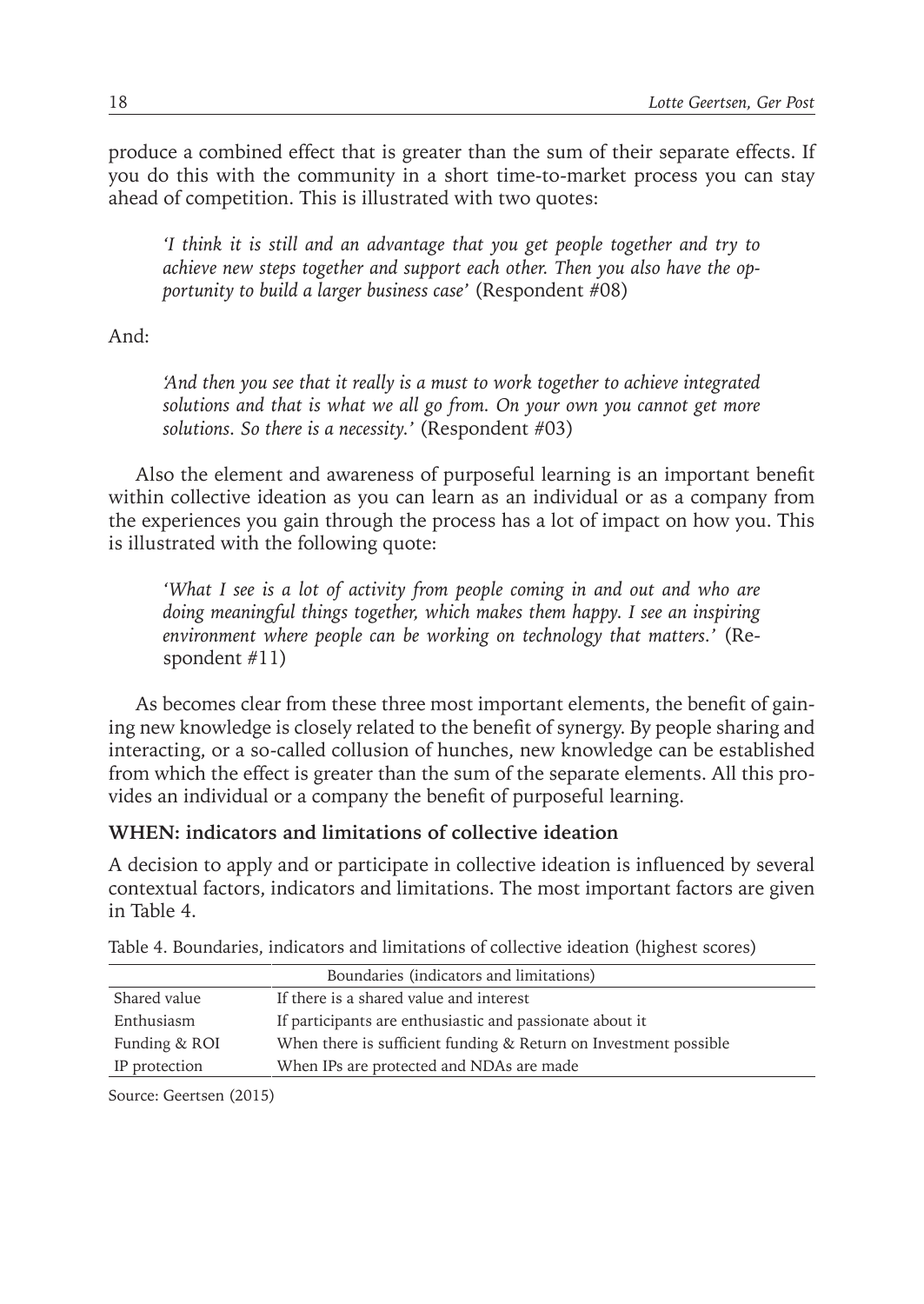The analysed data shows that a shared value and shared interest is the most important factor or precondition to decide to apply collective ideation. This is supported by the quotes:

*'It may be that we say yes, that looks good, they do things that we find relevant, we have common interests and we do not know each other so well already so we join.'* (Respondent #16)

And:

*'Well, you need to look very closely at the value of the relationship'* (Respondent #13)

A second important factor explained by the respondents is the level of enthusiasm of the participants. According to the respondents it is essential that the participants are enthusiastic, motivated, and passionate to join and enjoy the process. This can be made clear with the following quote:

*'You also need people excited to participate in such a project. Not every engineer is enthusiastic about it. And engineers are not directly the people who will enthusiastically share knowledge.'* (Respondent #09)

Financial resources and funding are also found very important by the respondents. Funding can come from different sources but is an important precondition to start collective ideation. The following quotes explain this matter:

*'You see that funding is a very important precondition. Participants do have concrete project ideas, the only dilemma is who will pay and how to get it financed.'* (Respondent #03)

And:

*'I try to stay away from money very often, because if money is you ask for money it often works more difficult.'* (Respondent #04)

Finally, whether IPs are protected and whether NDAs are established is also considered important by the respondents. This is made clear with use of the following quotes:

*'Good ideas are worth money and you should therefore think very carefully whom you engage at any stage.'* (Respondent #12)

And: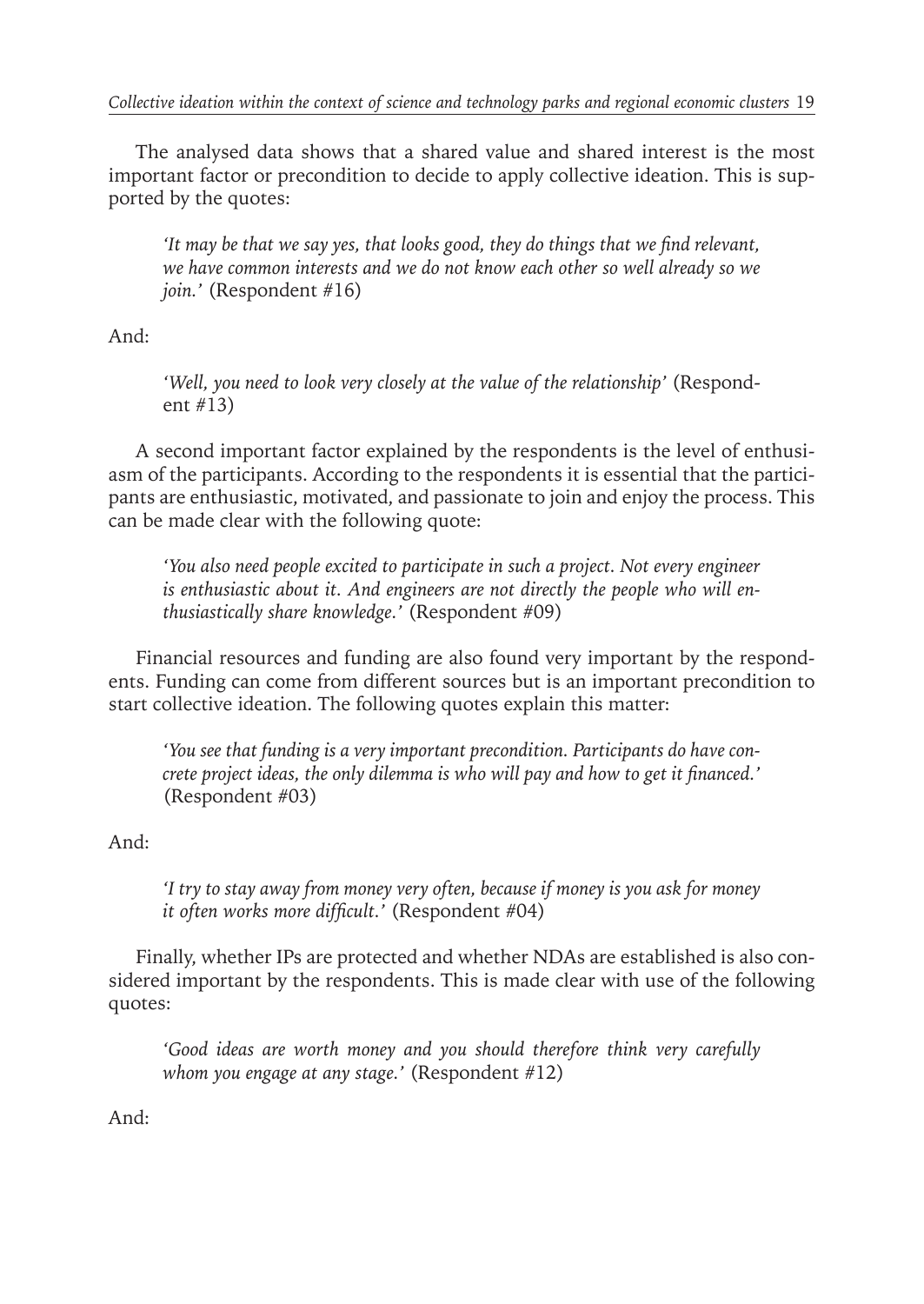*'If we are going to share knowledge with other parties, then we of course use a non-disclosure agreement. Open innovation sounds nice, but you have to realize that there are no or only a few companies willing to put their ideas and technology on the street, you must also protect yourself.'* (Respondent #10)

These four most important factors show an interesting and also difficult conflict here. The conflict that is going on is the matter of 'connecting' versus 'protecting'. The boundaries 'shared value' and 'enthusiasm', people's inner incentives to share ideas, are opposed to the boundaries 'funding & ROI' and 'IP protection', a company's fear to not share ideas, since the Intellectual Property can be stolen and profit can be lost. Just as in the real world, the most dominant half is likely to win the conflict. In order for 'connecting' to win this of course the resources 'shared value' and 'enthusiasm' must weigh more, but also it is important to have a certain level of a 'complementary value chain commitment', 'creative thinking', 'company culture', 'group diversity' and 'time available'.

#### **HOW: Strategies**

Table 5 offers an overview of the most relevant strategy factors relevant for collective ideation.

| Strategies                 |                                                      |  |
|----------------------------|------------------------------------------------------|--|
| Themes                     | Based on themes from the R&D agenda                  |  |
| Technology Readiness Level | Determine problem statement in pre-competitive stage |  |
| Path Extension             | To extend existing paths close to the core business  |  |
|                            |                                                      |  |

Table 5. Strategy factors relevant for collective ideation

Source: Geertsen (2015)

As it becomes clear from the above table, 'themes' is answered by the most by the respondents since it is important to develop a collective ideation strategy based on themes connecting the future development trajectory or R&D agenda. This can be explained with the following quotes:

*'To get the R&D calendar, so what are the main issues that you will focus on the next eighteen months or the next three years. Then we will try to determine a common denominator to see where we should do or where we should try to get it organized.'* (Respondent #02)

The second most answered element of the collective ideation strategy is the Technology Readiness Level. This element contains the determination of the problem statement in a pre-competitive stage in order to stay away from competition and also valorization. Respondents explain that you need to stay in between:

*'Technology Readiness Level: when you are at a too high level and you come close to the market… If you come too close to the market, the competition sensitivity is too high. Then intensive cooperation is difficult… You should also not*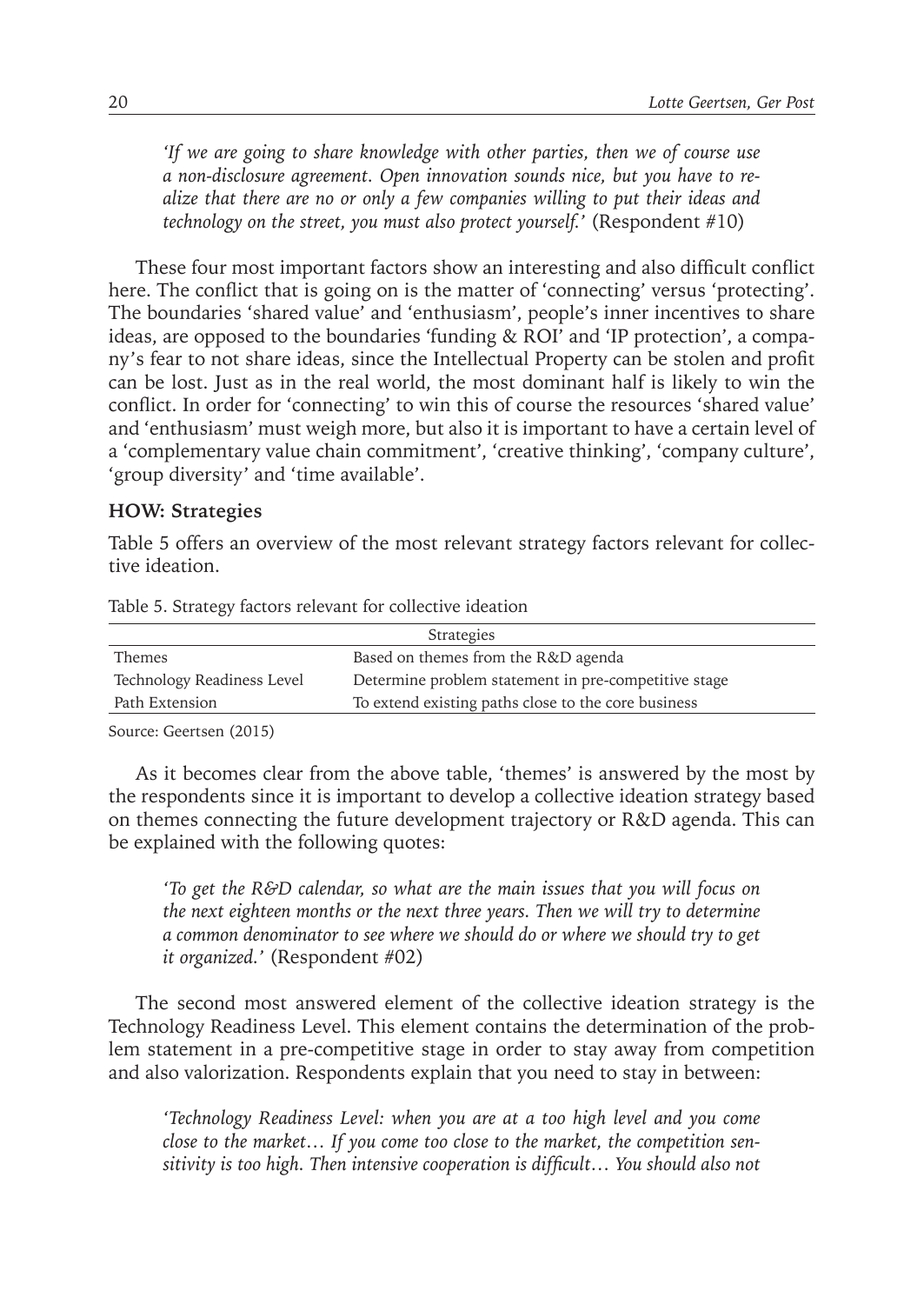*be too far away from the market, for example on fundamental research, it also will not work because you have no idea of the business case and because companies do not want to invest in it. So you miss the commitment of the businesses and so you have to fit it in between.'* (Respondent #16)

And:

*'Yes, you have to be early to increase the willingness to collaborate. The closer you are to a product, the more competition will play a role and confidentiality comes into play… So you have to look for generic issues that hold for everyone. There you can easily find willingness to collaborate.*' (Respondent #03)

The third most important strategic element is path extension or the way to extend existing paths not too far away from the core business. This is clarified with the next quote:

*'It should fit our core business… we experience the importance of certain technological developments which we think we require in the future.*' (Respondent #12)

## **WHAT: Mechanisms**

During the process of collective ideation, several mechanisms are used. The most important mechanisms (in use or considered) are presented in Table 6.

| Mechanisms               |                                                                           |  |
|--------------------------|---------------------------------------------------------------------------|--|
| Organize soft facilities | A party responsible for organization and direction of all soft facilities |  |
| Provide hard facilities  | Provide distinctive hard facilities                                       |  |
| Participation            | Active participation from the community, achieve movement                 |  |

Table 6. Mechanisms for collective ideation (highest scores)

Source: Geertsen (2015)

From this table it becomes clear that collective ideation requires proper organization and support facilities. Respondents find it important that a certain party is responsible for the organization and direction of all soft facilities. Respondents do not believe in accidental encounters which will be explained in the next quotes:

*'It sounds a bit bland, but the accidental encounter does not exist. At least it is always a very carefully organized accidental encounter. Or it is a carefully organized way to let the encounter occur accidentally.'* (Respondent #02)

And:

*'You have to organize the sharing otherwise it will not occur. You do not initiate such things yourself.'* (Respondent #06)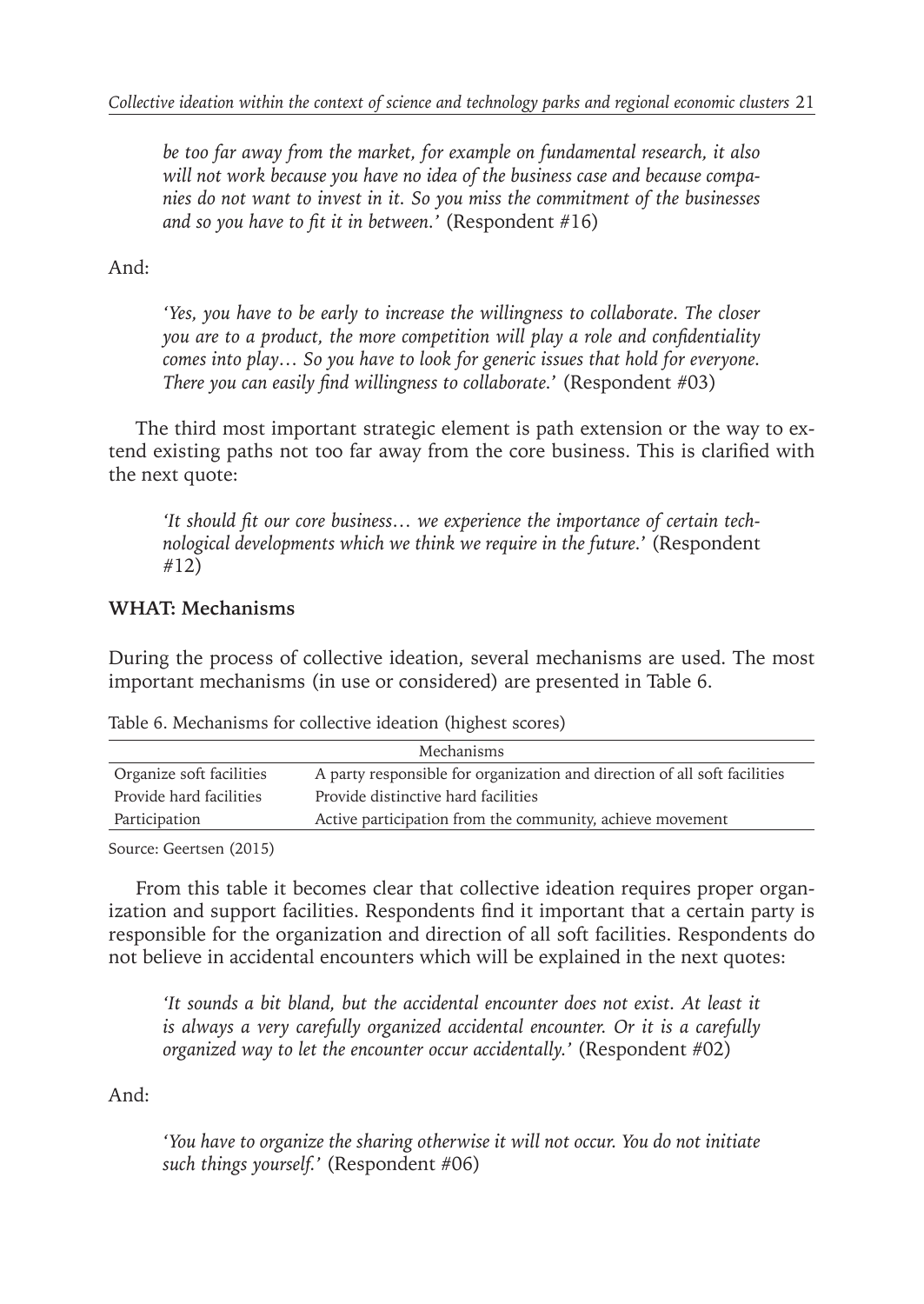Next to that, providing distinctive hard facilities at a STP is also important according to the respondents. This mechanism is explained with use of the next quotes:

*'Good facilities are very important because you need to be able to conduct experiments on a very high level.'* (Respondent #12)

And:

*'You need distinctive facilities because when you have the same facilities as the rest you will never reach the world class level… these are expensive so it is best to share these facilities with each other.'* (Respondent #14)

Furthermore, the level of active participation from the community at the STP is also important. You need to build an active network community not based on single moments but as a way of living, a movement, within the ecosystem of the park. This is supported with the following quotes:

*'You must have a certain critical mass, that there is indeed a possibility to interact and so that things happen.'* (Respondent #10)

And:

*'At the moment, the number of companies is relatively low, so the number of participants seems to be important.'* (Respondent #15)

There are several mechanisms that distinguish one STP from another, but the one thing that really makes a difference is the 'soft facilities', or intangible aspects. These aspects such as organizing different ways meeting each other, building connections, creating the sense of a community, a liquid network of sharing are essential to enhance the chance of sharing ideas from where a breakthrough idea can be further developed. Together with the distinctive hard facilities, such as the best lab facilities but even important the welcoming coffee houses, lunch spots of other meeting places, and the active participation of the community and getting the STP in motion will help increase the change on breakthrough ideas.

## **5. Conclusion and discussion**

The aim of this study was to create a more in-depth understanding of the collective ideation process at STPs. This research has led to an overview of benefits, boundaries and limitations, strategies and mechanisms considered by stakeholders and used in practice. All together we may conclude that the synergy awareness within the ecosystem of the STP leads to people interacting and sharing ideas. This is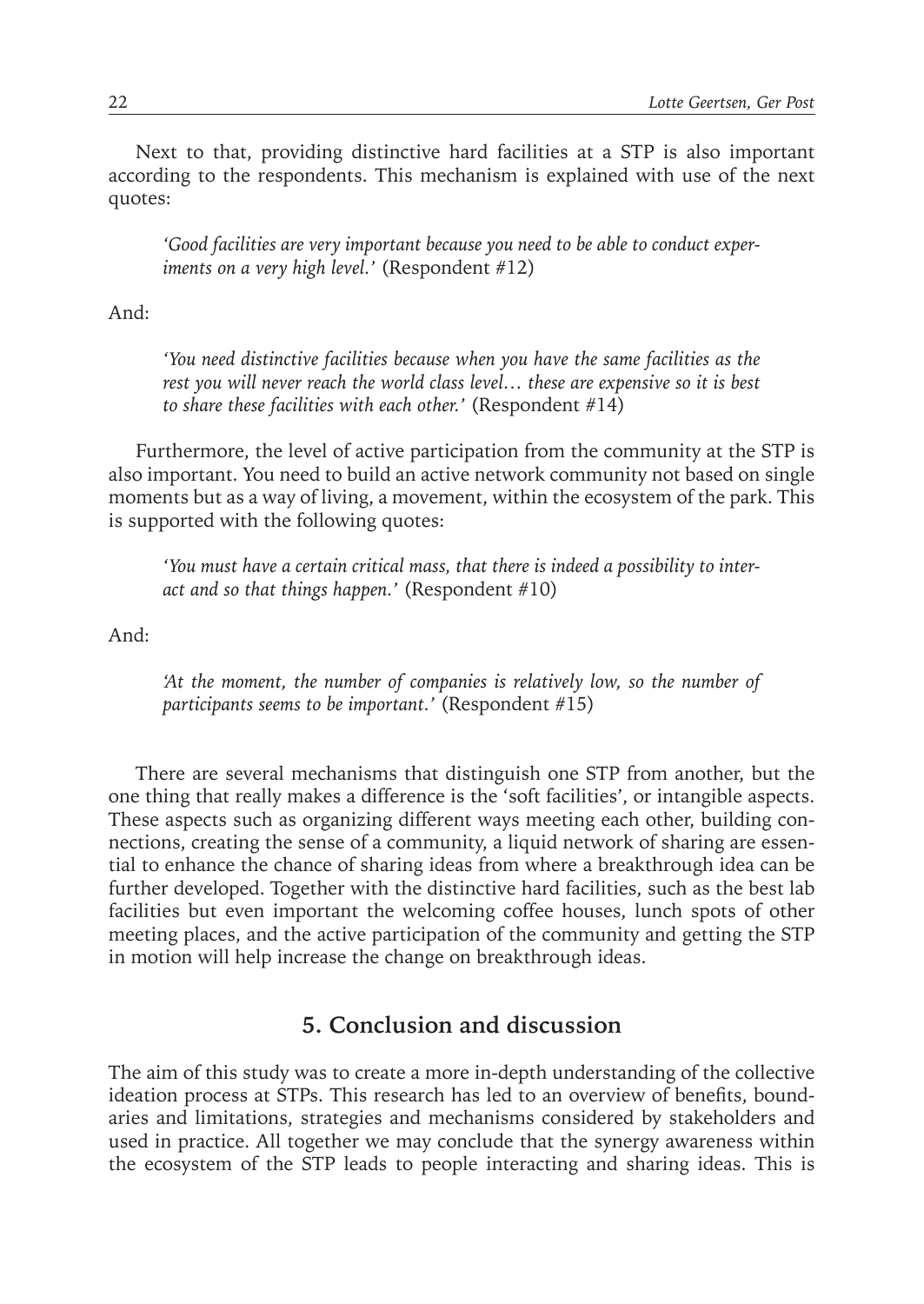supposed to facilitate a 'collision of hunches' which can be beneficially provide new knowledge, purposeful learning or both.

This research debunks the myth of accidental encounters. The overall claim of this research is that the fuzzy front end of innovation or the collective ideation process should be properly and carefully organized.

This research suggests that soft facilities, such as events where invited people can meet and connect as participants based on a carefully prepared guestlist, need to be organized by a party responsible for this matter. One of the mechanisms to design and adopt the concept of collective ideation at STPs is the availability of a strong and professional facilitator. This is supported by the right distinctive hard facilities, for example an attractive conference centre with auditorium or an excellent innovation lab, to help setting interactions in motion and building relationships and trust. This is also supported by the level of active participation of the community. As chances are not organized by itself, you need to help and organize the soft facilities of a STP and hold a party responsible for it. These facilities are stimulated by places at the park that invite interaction of people. This way you can create an active community that is participating within a sharing network.

Three interrelated partial conclusions can be drawn on how to design the collective ideation process at STPs.

First, the collective ideation process needs communal forces or a sharing culture to be able to achieve interactions among actor and create the possibility of a collision of hunches. This can only be achieved is 'connecting' wins the battle of 'protecting'. And also the active participation of the community of actors is required.

Second, in order to have impact the collective ideation process requires organized creativity so that the ideas from the interactions have a higher chance to be executed and become a breakthrough idea as they are combined. Therefore it is important to have a party responsible for the organization of these soft facilities of the STP.

Third, though you cannot fully control interests and skills of the actors at the park you do have the possibility to stimulate people's opportunities. By explicitly adding the element of people in the model there is more focus on motivating the possibilities of actors. This third conclusion is depending on the company's culture, its leadership capabilities and from that for example the time available to join collection ideation. Overall these three conclusions will provide a better organized collective ideation process which is an important means to enhance and facilitate innovation and collaboration at the STP.

Based on the findings of this research we propose a modified conceptual model for collective ideation at STPs. This model is presented in Figure 5.

This research can be extended in several directions. First of all, the results are applicable to the Dutch STPs. Additional research in other regions and countries will help to adopt the model to other contexts and economic conditions. All STPs included in this research are parks specialized in new product development in a certain area. It is expected to be different for STPs that contain service development in certain areas. This investigation of services parks is an interesting field for future research. Next to that, the STPs of this research do not only develop products, the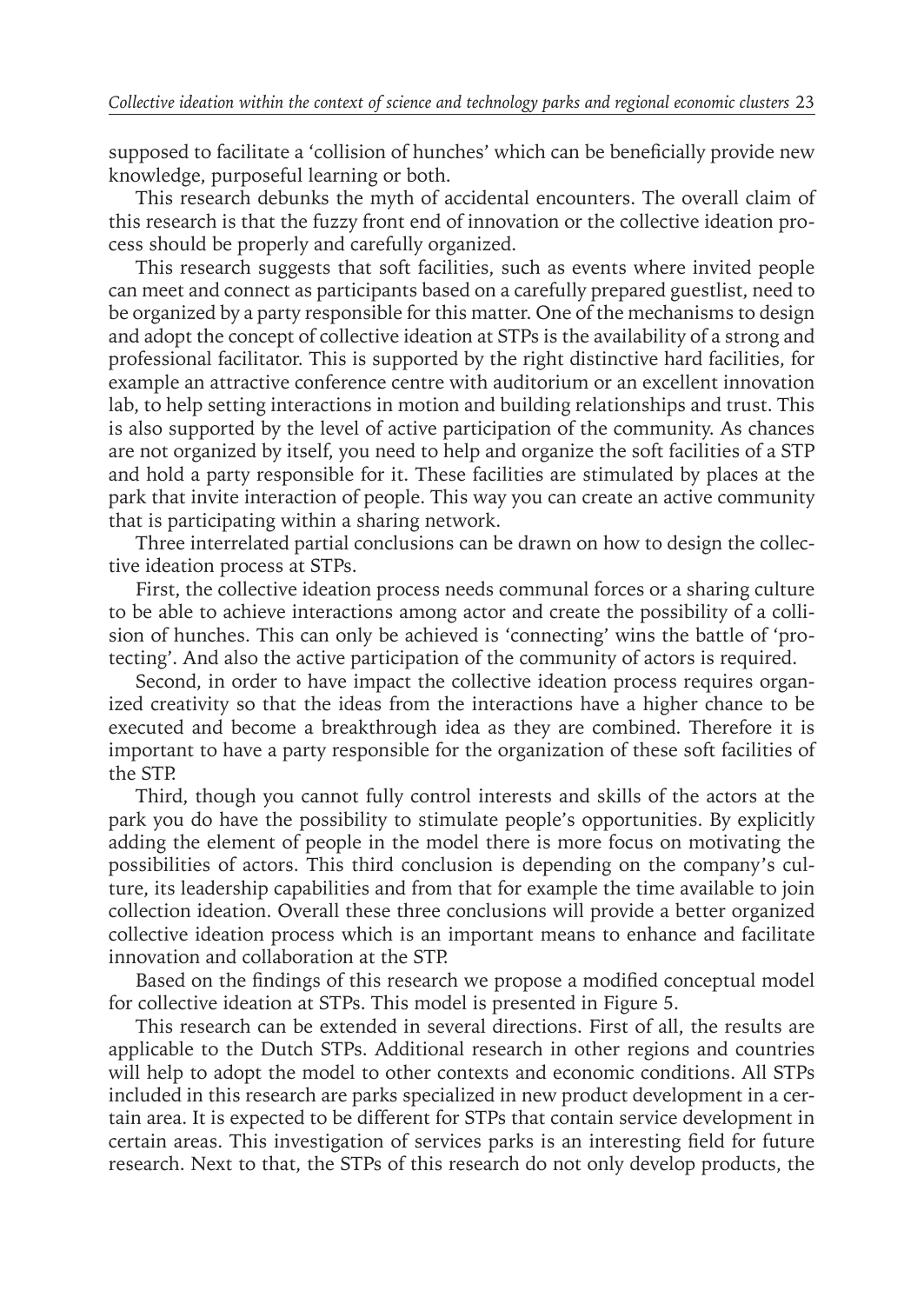

Fig. 5. Modified conceptual model of collective ideation at STPs based on the findings in this research

Source: Geertsen (2015)

products that are developed are dominated by 'hardware' developments that can be distinguished by an extreme high level of funding that is required for development of new ideas. Since funding is shown a hard condition for collective ideation it is interesting to conduct more in-depth understanding of this principle in future research. Finally, these hardware product developments at STPs are carried out by specialists, mostly highly educated technical engineers, and so the human factor or so-called DNA of these specialists would be interesting to investigate in more depth in future research.

## **References and footnotes**

- Adner R (2012) *The wide lens*. Portfolio/Penguin, New York.
- Ahuja G. (2000) The duality of collaboration: Inducements and opportunities in the formation of interim linkages. *Strategic Management Journal* 21: 317–343.
- Albahari A, Pérez-Canto S, Barge-Gil A, Modrego A (2017) Technology Parks versus Science Parks: Does the university make the difference? *Technological Forecasting and Social Change* 116: 13–28. DOI: 10.1016/j.techfore.2016.11.012
- Alexy O, George G, Salter AJ (2013) Cui Bono? The selective revealing of knowledge and its implications for innovative activity. *Academy of Management Review* 38/2: 270–291.
- Asheim BT, Smith HL, Oughton Ch (2011) Regional Innovation Systems: Theory, Empirics and Policy. *Regional Studies* 45/7: 875–891.
- Bartunek JM, Gordon JR, Weathersby RP (1983) Developing complicated understanding in administrators. *Academy of Management Review* 8: 273–284.
- Baxter P, Jack S (2008). Qualitative case study methodology: Study design and implementation for novice researchers. *The Qualitative Report* 13/4: 554–559.

Berger PL, Luckmann TT (1966) *The social construction of reality*. Penguin, London.

Birkinshaw J, Bouquet C, Barsoux J-L (2011). The 5 Myths of Innovation. *MIT Sloan*: 43–50.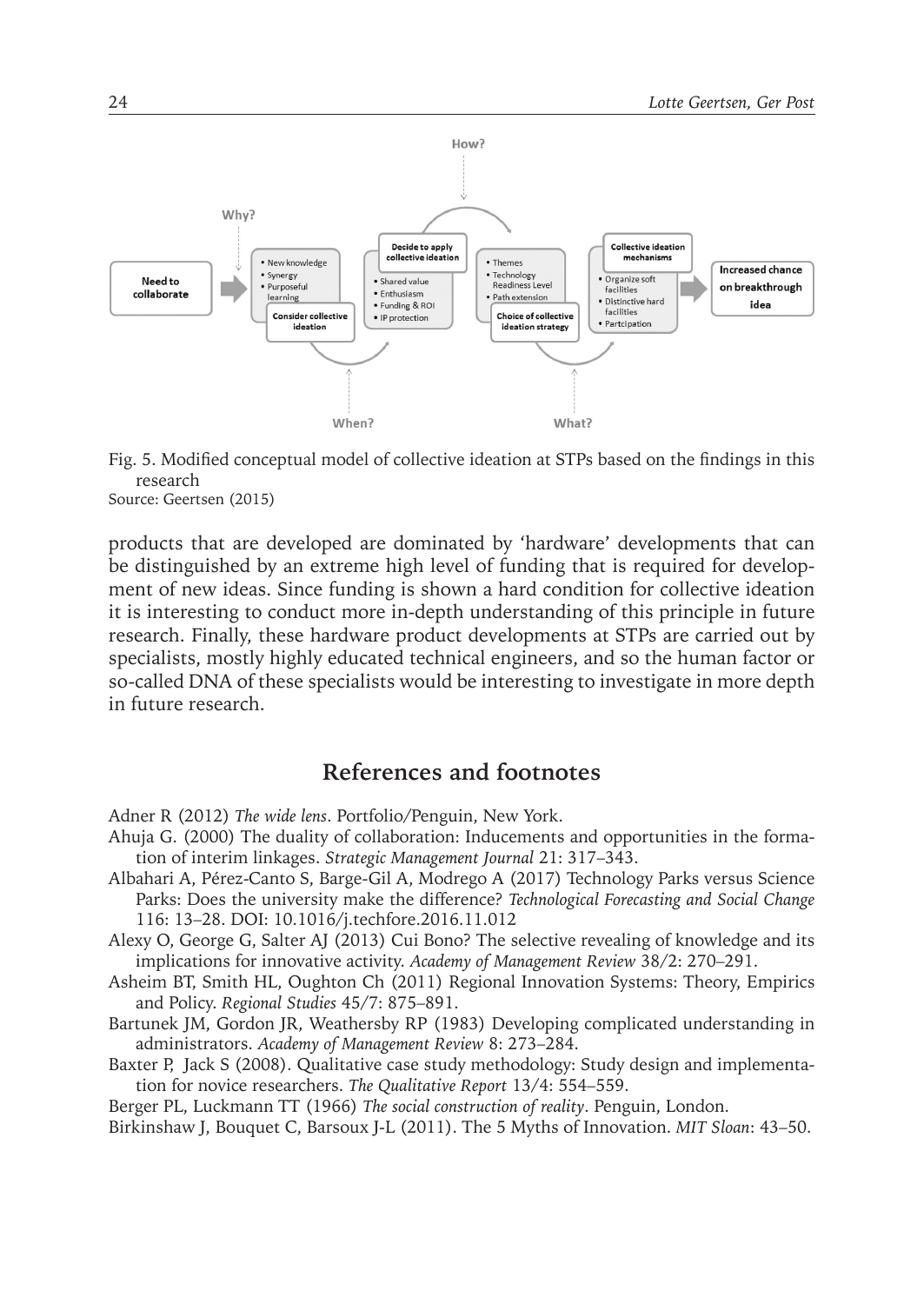#### *Collective ideation within the context of science and technology parks and regional economic clusters* 25

- Bledow R, Frese M, Anderson N, Erez M, Farr J (2009) A dialectic perspective on innovation: Conflicting demands, multiple pathways, and ambidexterity. *Industrial and Organizational Psychology: Perspectives on Science and Practice* 2: 305–337.
- Boschma R (2015) Proximity and Innovation. A critical assessment. In: Mowery DC, Fagerberg J (eds) *Innovation, Technology and Economic Change*, Chapter 10. Edward Elgar, Cheltenham.
- Chesbrough HW (2003) *Open innovation: The new imperative for creating and profiting from technology*. Harvard Business School Press, Boston.
- Cotton RD, Shen Y, Livne-Tarandach R (2011) On becoming extraordinary: The content and structure of the developmental networks of Major League Baseball Hall of Famers. *Academy of Management Journal* 54: 15–46.
- Dahlander L, David M., Gann DM (2010) How open is innovation? *Research Policy* 39: 699– 709.
- Easterby-Smith M, Thorpe R, Jackson P (2012) *Management Research*. SAGE Publications Ltd, London.
- Ericsson KA, Krampe RT, Tesch-Romer C (1993) The role of deliberate practice in the acquisition of expert performance. *Journal of Personality and Social Psychology* 100: 363–406.
- Etzkowitz H, Leydesdorff L (2000) The dynamics of innovation: from National Systems and Mode 2 to a Triple Helix of university–industry–government relations. *Research Policy* 29: 109–123.
- Gawer A, Cusumano M (2014) Industry Platforms and Ecosystem Innovation. *Journal of Product Innovation Management* 31(3). DOI: 10.1111/jpim.12105
- Geertsen L (2015) *To organize or not to organize the generation of ideas in innovation eco systems*, MSc thesis Vrije Universiteit Amsterdam.
- Hansen MT, Birkinshaw J. (2007) The innovation value chain. *Harvard Business Review*: 121– 130.
- Harvey S (2014) Creative synthesis: exploring the process of extraordinary group creativity. *Academy of Management Review*: 324–343.
- Hippel von EA (2005) *Democratizing Innovation*. MIT Press, Cambridge.
- Hegel GWF (1977) *The phenomenology of spirit*. Oxford University Press, New York.
- Koestler A (1964) *The act of creation*. Penguin, New York.
- Laursen K, Salter A (2006) Open for innovation: The role of openness in explaining innovation performance among U.K. manufacturing firms. *Strategic Management Journal* 27: 131–150.
- Lawson C, Lorenz E (1999) Collective learning, tacit knowledge and regional innovative capacity. *Regional Studies* 33/4: 305–317.
- Leydesdorff L, Meyer M (2006) Triple Helix indicators of knowledge-based innovation systems Introduction to the special issue. *Research Policy* 35: 1441–1449.
- Marx K (1967) *Capital*. International Publishers, New York.
- Mobley MI, Doares LM, Mumford MD (1992) Process analytic models of creative capacities: Evidence for the combination and reorganization process. *Creativity Research Journal* 5: 125–155.
- Moore JF (1993) Predators and prey: A new ecology of competition. *Harvard Business Review* 71(3): 75–86.
- Mumford MD, Baughman WA, Sager CE (2003) Picking the right material: Cognitive processing skills and their role in creative thought. In: Runco MA (ed.), *Critical and creative thinking*: 19–68. Hampton, Cresskill, NJ.
- Nelson RR, Winter SG (1982) *An Evolutionary Theory of Economic Change*. The Belknap Press of Harvard University Press, Cambridge.